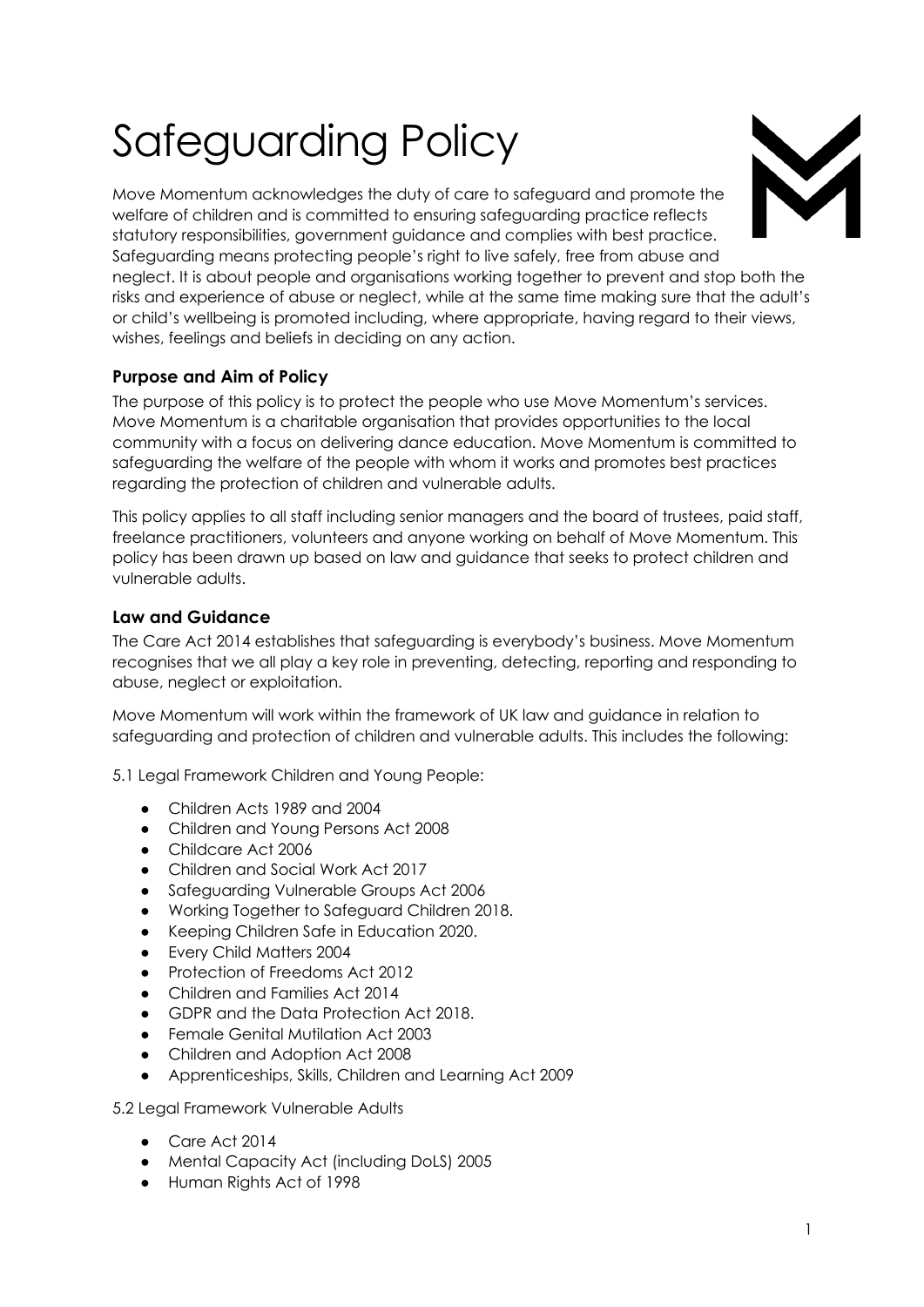- Care and Support Statutory Guidance 2014 identified the following 6 principles that underpin all adult safeguarding work:
	- Empowerment People being supported and encouraged to make their own decisions and informed consent
	- Prevention It is better to take action before harm occurs
	- Proportion The least intrusive response appropriate to the risk presented
	- Protection Support and representation for those in greatest need
	- Partnership Local solutions through services working with their communities. Communities have a part to play in preventing, detecting and reporting neglect and abuse
	- Accountability Accountability and transparency in delivering safeguarding

*The Children Act* 1989 defines a child as someone who is under the age of 18.

A vulnerable person is defined as anyone who is in a position where they cannot care for themselves and are reliant upon a carer. This would include, for instance, adults with disabilities, elderly people, young people and children.

Adult Safeguarding is defined as protecting an adult's right to live in safety, free from abuse and neglect aiming to ensure that each adult is supported to maintain; wellbeing, choice and control, safety, good health, dignity and respect.

Department of Education and Skills (DfES) requires an enhanced level of checking for any person who comes into regular contact with children or vulnerable adults.

All staff and freelancers employed by the organisation are DBS checked as required when working with children. Those working for Move Momentum will need to have received some safeguarding training. All staff and volunteers are given clear established roles for their education work. All staff and volunteers will familiarise themselves with all Move Momentum's policies and procedures, including safeguarding, during induction.

In sessions organised by Move Momentum, it is our responsibility to provide necessary details of the participants to the responsible person leading the session, whose responsibility is to safeguard the participants. For sessions that are arranged for a third party (e.g. community group), it is the responsibility of the third party to register participants.

## **Position Statement**

Move Momentum is committed to the belief that:

- The welfare of the child and a vulnerable person is paramount
- All children and vulnerable people whatever their age, culture, disability, gender, language, racial origin, religious belief and sexual identity have the right to protection from abuse
- All suspicions and allegations of abuse will be taken seriously and responded to swiftly and appropriately
- Anyone working on behalf of Move Momentum, either paid or unpaid, should be clear on how to respond appropriately and adhere to the code of conduct.
- We seek to promote a positive ethos of collaborative work between the professional dance sector and children and vulnerable people.

## **Reporting**

Anyone who has any form of contact with a child in any context is responsible for reporting a concern that they have in relation to the child's safety. The ways in which it is identified that a child may be at risk will depend on the specific circumstances for each child and so there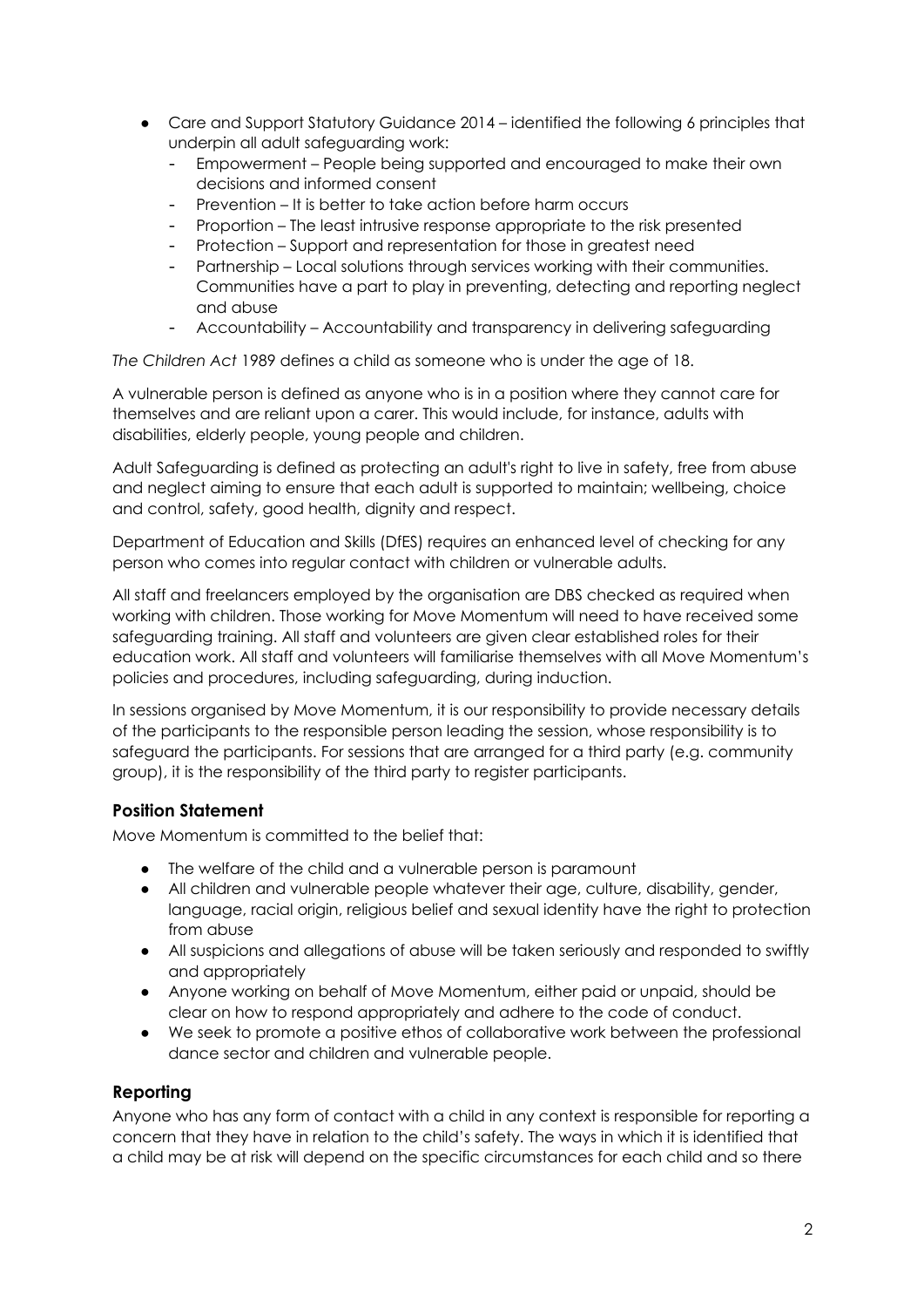is no specific way of recognising that a child is at risk because the evidence that presents itself can be different each time.

When deciding if a child is at risk and whether this should be reported the person who would make the report should consider several questions:

- Why is there a suspicion of abuse?
- Is there any evidence of abuse?
- Has anyone else got suspicions of abuse?
- Has there been a disclosure of abuse?

If there is any suspicion at all that abuse is taking place, has already taken place or is going to take place then a report should be made. This applies not only to individuals who work with children but with members of the general public as well who may have concerns about one or more children.

Staff who work with children must report any suspicions of child abuse in line with their duty of care, which maintains that they have a moral (or legal) obligation to ensure the safety or well-being of others.

All staff and volunteers will consider the following when raising a concern that:

- Safeguarding is mainly aimed at individuals with care and support needs whose circumstances may put them at risk of abuse or neglect by others
- Abuse is defined as a violation of an individual's human and civil rights; it may consist of a single act or repeated acts
- The nature and extent of the abuse including whether it is a criminal offence
- The impact of the abuse on the adult and the physical and /or psychological harm being caused and whether the abuse is having an impact on other people
- Deprivation of Liberty Safeguards (DoLS) aims to make sure that people in care homes, hospitals and supported living are looked after in a way that does not inappropriately restrict their freedom

In the case of reporting incidents or concerns this protocol will be followed:

- Any accidents will be recorded and reported to the DSO
- Any incidents of suspected abuse need to be reported to the DSO who will relay the information to the relevant authorities if it is necessary to do so.
- All reports should be handwritten and should be completed on our Incident Report Form
- It is the responsibility of the DSO to ensure that the reporting of incidents is dealt with properly and efficiently where it is necessary.
- All information will be treated in the strictest confidence and only shared with other parties/agencies when it is deemed necessary and is in the interest of the person to whom the incident is related.

## **Anti-Bullying**

Move Momentum recognises the different forms of bullying and understands the importance of keeping children safe from bullying, both in-person and online (Cyberbullying).

Bullying is behaviour that hurts someone else. It can include name-calling, hitting, pushing, spreading rumours, threatening or undermining someone. Bullying can take different forms, including:

- physical bullying: hitting, slapping or pushing someone
- verbal bullying: name-calling, gossiping or threatening someone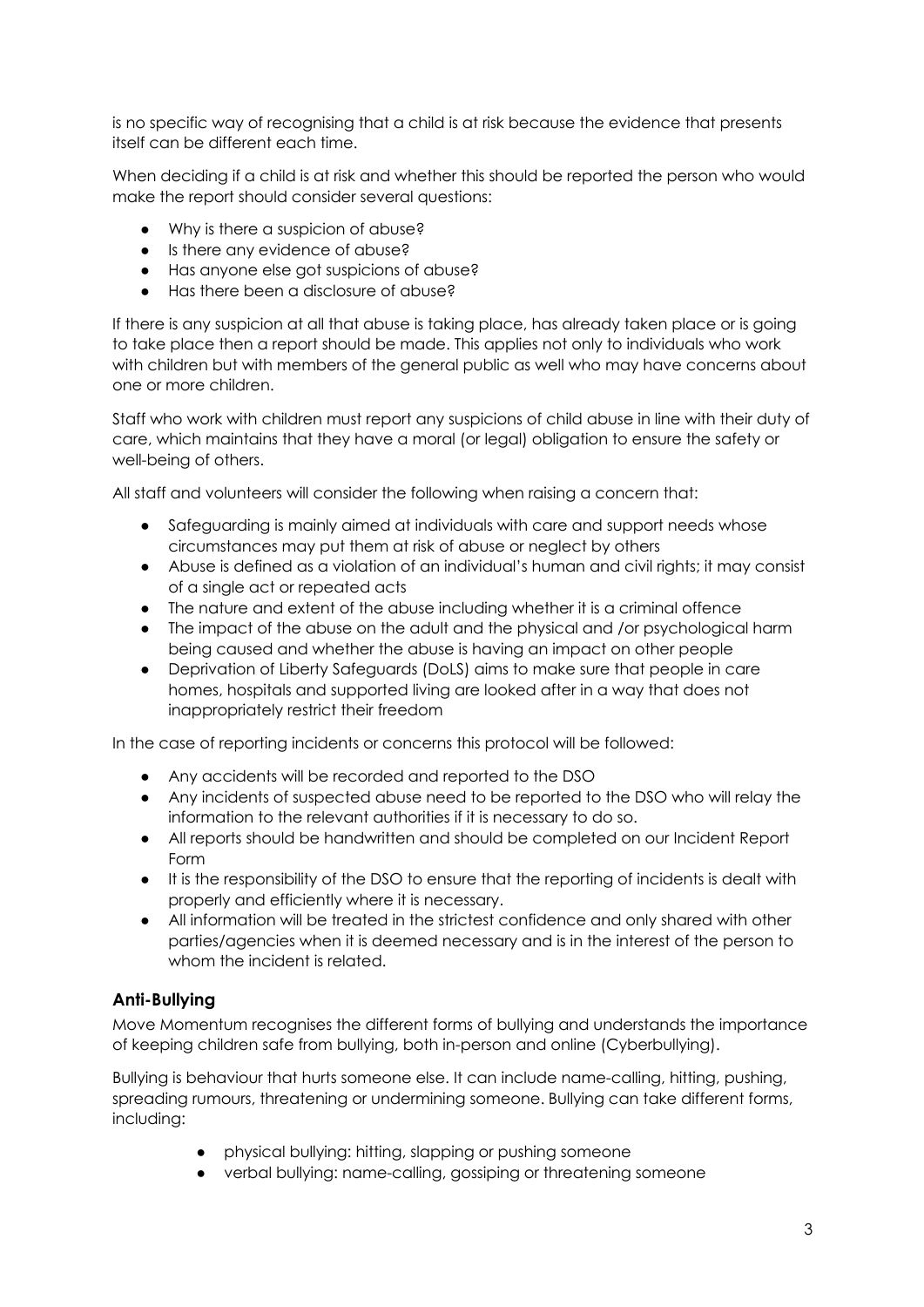- non-verbal abuse: hand signs or text messages
- emotional abuse: threatening, intimidating or humiliating someone
- exclusion: ignoring or isolating someone
- undermining, constant criticism or spreading rumours
- controlling or manipulating someone
- racial, sexual, transphobic or homophobic bullying
- bullying someone because they have a disability.

Cyberbullying is bullying that takes place online. Unlike bullying in the real world, online bullying can follow the child wherever they go, via social networks, gaming and mobile phone. Cyberbullying can include:

- sending threatening or abusive text messages
- creating and sharing embarrassing images or videos
- trolling the sending of menacing or upsetting messages on social networks, chat rooms or online games
- excluding children from online games, activities or friendship groups
- shaming someone online
- setting up hate sites or groups about a particular child
- encouraging young people to self-harm
- voting for or against someone in an abusive poll
- creating fake accounts, hijacking or stealing online identities to embarrass a young person or cause trouble using their name
- sending explicit messages, also known as sexting
- pressuring children into sending sexual images or engaging in sexual conversations.

Staff and volunteers of Move Momentum are to report any concerns of a participant being bullied physically, verbally or through cyberbullying immediately to the DSO and/or to a parent and follow the same reporting protocol as this Safeguarding Policy.

## **Grooming**

Grooming is when someone builds a relationship, trust and emotional connection with a child or young person so they can manipulate, exploit and abuse them. This can take place either online, in person, or both. Move Momentum staff and volunteers should be vigilant for signs of a participant being groomed in any method. Some of the signs may include:

- being very secretive about how they're spending their time, including when online
- having an older boyfriend or girlfriend
- having money or new things like clothes and mobile phones that they can't or won't explain
- underage drinking or drug taking
- spending more or less time online or on their devices
- being upset, withdrawn or distressed
- sexualised behaviour, language or an understanding of sex that's not appropriate for their age
- spending more time away from home or going missing for periods of time.

Any concerns of a young person being potentially groomed either online, in person, or both is to immediately raise the concern with DSO and/or to a parent and follow the same reporting protocol as this Safeguarding Policy.

## **Online Safety and Social Media**

Move Momentum understands that it is equally important to safeguard children online and via social media platforms. Our Online Safety and Social Media Policy provides guidance on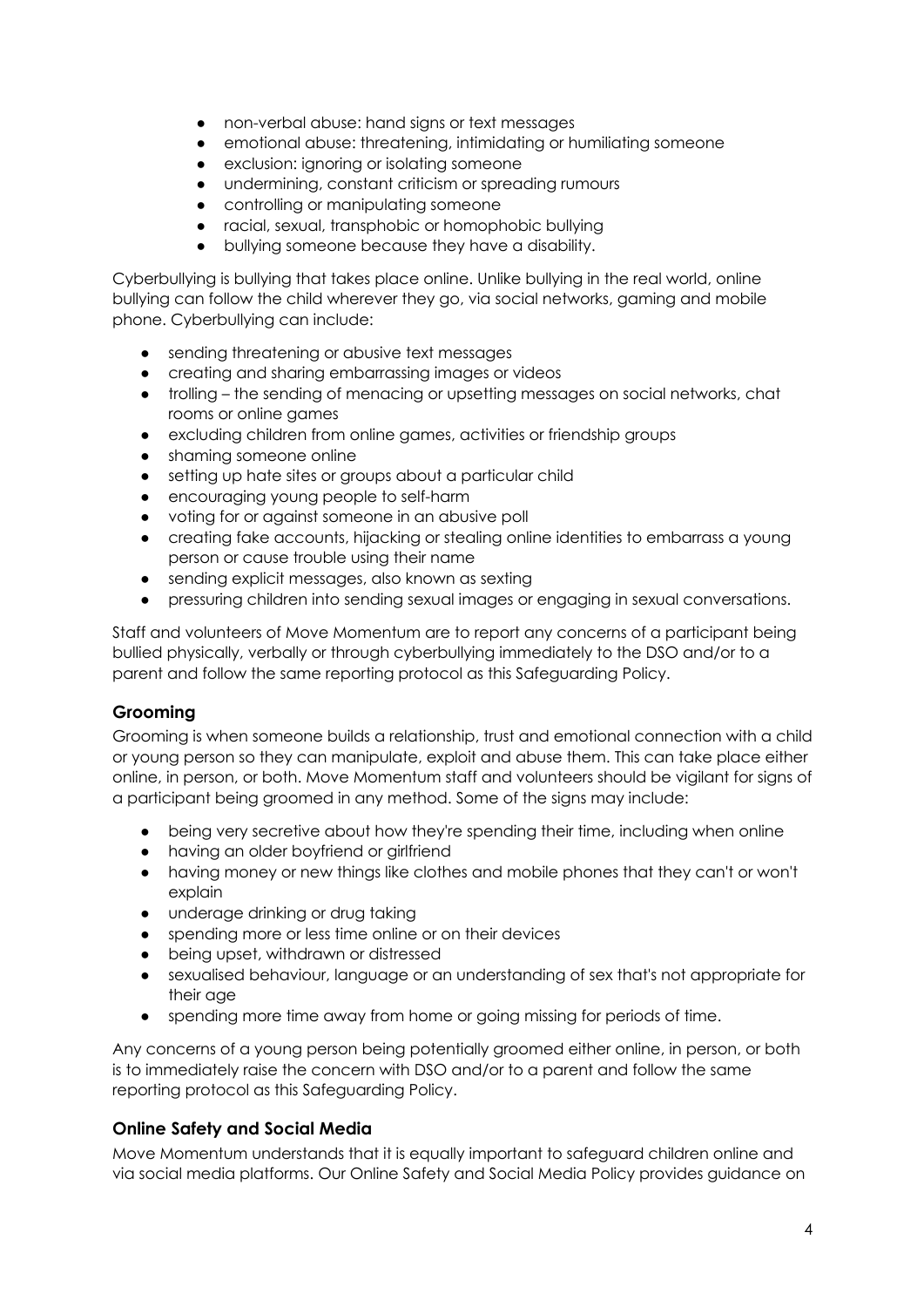keeping children safe online. It outlines how we expect the staff and volunteers who work for us and children who are service users of Move Momentum to behave online. Any concerns/ incidents online should follow the same reporting protocol as this Safeguarding Policy.

## **Mental Health**

Mental health issues in children can be linked to exploitation, abuse, or neglect in some circumstances. Only trained professionals can give a diagnosis of a mental health issue, but that professional working with children are able to observe children and spot changes that could indicate deeper problems. Staff need to be aware of how traumatic experiences in a child's past can affect their present behaviour, mental health, and overall education.

Any concerns about the mental health of a child should be raised in line with existing child protection policies and they should also speak to the designated safeguarding lead.

## **Risk factors associated with abuse**

Some of the risk factors that make children more susceptible to abuse include:

- **Disability:** a child who is disabled is significantly more likely to experience abuse than a child who is not. This may be because they are less able to report what is happening to them and less able to defend themselves against physical and sexual abuse. Some signs of abuse are sometimes mistaken for symptoms of the disability and for this reason, may not be identified and acted on. Children who have learning disabilities may not understand what is happening and may be easier to convince that what is happening is not wrong; some abusers are able to convince children that what they are doing is normal.
- **Isolation**: children who are isolated, perhaps due to disability or mental health difficulties are more susceptible to abuse as they have less opportunity to report abuse. Being isolated means that a child is on their own more often and this increases the opportunities for an abuser to be alone with them.
- **Being in the care system (looked after children)**: a child who is in a local authority's care system may already have been subject to abuse, making the possibility of this happening again more likely. Children who are looked after may have problems with confidence and self-esteem and may live with mental health difficulties that have been exacerbated by the reasons why they have been taken into care.
- **Has a parent who has substance or alcohol misuse issues**: not all parents who drink alcohol and/or take drugs will harm their children but children who live with parents who have substance misuse issues are at more risk of both abuse and neglect. This may be because the effects of substance misuse can leave parents unable to care for their children both on a practical and an emotional level, meaning that their needs are unmet.
- **Has a parent who lives with mental health difficulties**: any form of mental health difficulty can result in a variety of consequences and whilst most parents who live with mental illness will care for their children adequately, this will not be the case for all. The responsibilities of caring for children can increase levels of stress and anxiety, which are known factors in the worsening of mental health difficulties.
- **Has a parent who was abused themselves**: the long-term effects of being abused as a child can mean that some parents go on to subject their own children to abuse, which is similar to that which they experienced themselves growing up. Adults may have difficulties that mean they are unable to keep their own children safe and this can result in neglect as well as other forms of abuse.
- **Lives in a household where there is domestic abuse**: witnessing any form of domestic abuse is a form of child abuse. The impact of witnessing a parent or both parents be physically and emotionally abused can mean that children are traumatised and are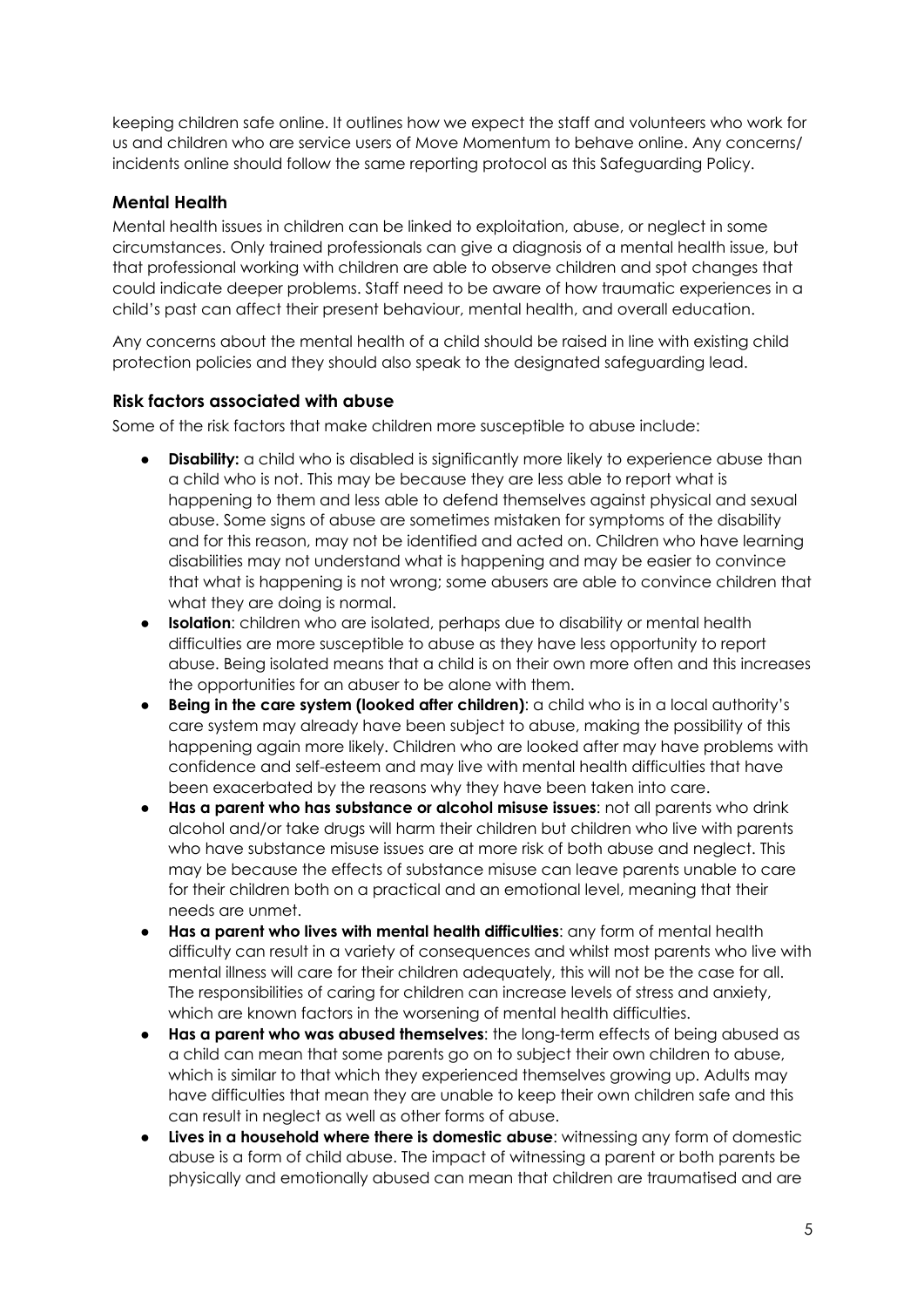unable to grow up to be able to make and maintain their own relationships, leaving them more subject to isolation and therefore more susceptible to abuse themselves throughout their lifespan.

- **Age**: the younger a child is, the less likely they are to be able to report what is happening to them and, sadly, abuse of a child can begin when they are babies.
- **Seeking asylum**: unaccompanied minors who enter another country to seek asylum become more vulnerable to abuse as they don't have any family to support them and they will be unfamiliar with the culture of the country that they have entered. They may be taken in by adults who claim to want to help them but then subject them to abuse, which may include being victims of modern slavery or being child trafficked.

## **Risk factors for neglect**

Neglect is a form of child abuse but it appears that there are specific risk factors that increase a child's likelihood of experiencing neglect, which include:

- **Poverty:** living in poverty is linked to abuse as well as other factors that can increase the chances of abuse such as substance misuse and mental health difficulties. Living in poverty significantly increases chronic stress and can mean that a home where children are present is poorly maintained, which increases pressure and decreases parents' ability to meet their children's needs.
- **Living in a difficult environment:** a difficult environment may be one where there is deprivation and high rates of crime in the local area. It is known that children who live in deprived areas have a greater chance of abuse and of being subject to a child protection plan or being taken into care.
- **Lack of support:** not having a support network increases pressure on parents because they are unable to discuss worries with other people such as family friends and their wider community. This means that parents and their children become isolated, which is another factor that increases the risk of child abuse.

The risks associated with child abuse vary considerably depending on the individual child; some children manage to avoid adverse outcomes regardless of what has happened to them, whereas for other children, the effects of child abuse can be long-term and have a debilitating effect on their ability to engage in society and live in a way that promotes a high quality of life and good mental and physical health.

# **Types of Abuse**

- **Neglect** A passive form of abuse in which the perpetrator is responsible to provide care, for someone, who is unable to care for oneself, but fails to provide adequate care to meet their needs. Neglect may include failing to provide sufficient supervision, nourishment, medical care or other needs. Neglect is the most common form of abuse for children and is found in about 60% of all referred cases of abuse.
- **Physical**  Contact intended to cause feelings of intimidation, injury, or other physical suffering or bodily harm. Examples include hitting, slapping, pushing, biting and restraining.
- **Emotional**  Threats or actions to cause mental or physical harm, humiliation or isolation. Emotional abuse can include threatening a child or trying to coerce them through harassment, verbal abuse or isolation.
- **Sexual** The forcing of undesired sexual behaviour by one person upon another. This can be direct abuse of the other person such as rape or sexual touching or by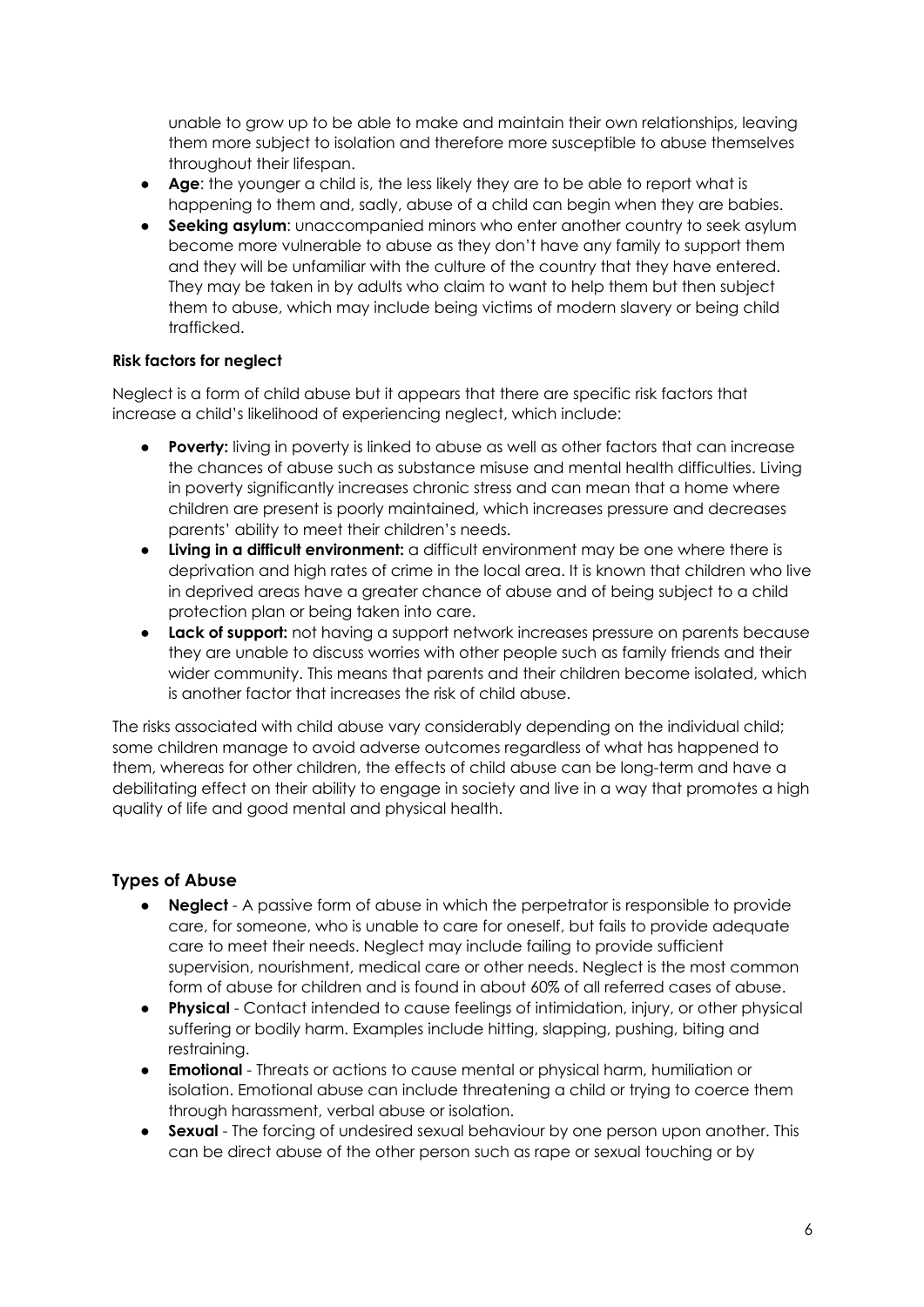making someone watch images of a sexual nature. Sexual abuse comes about when sexual acts have not been consented to.

- **Domestic** The abuse of one partner within an intimate or family relationship using repeated, random and habitual measures to intimidate or control a partner. Children who are witnesses to this behaviour can be significantly affected by what they see and hear. Domestic abuse also involves honour-based violence where children are targeted because they have brought shame to a family or they have violated cultural or religious rules.
- **Bullying** Repeated verbal, physical, social or psychological aggressive behaviour by a person or group directed towards a less powerful person or group that is intended to cause harm, distress or fear.
- **Modern slavery**  This type of abuse encompasses slavery, human trafficking and forced labour. The individuals who perpetrate this form of abuse will use whatever they have at their disposal to coerce, deceive and force individuals into a life they have not agreed to, which is likely to be inhumane and abusive. Slavery and trafficking can apply to children equally as much as adults.
- **Munchausen syndrome by proxy (fabricated or induced illness – FII)** This form of abuse is serious but quite rare. It occurs when a parent or carer (most often a child's biological mother) exaggerates of deliberately causes the symptoms of illness in the child.
- **Female genital mutilation (FGM)** FGM is the partial or total removal of female genitalia, through cutting, injuring or changing when there is no medical reason to do so. It is usually carried out on young girls between infancy and the age of 15, most commonly before the onset of puberty. It is illegal in the UK.

## **Signs of Abuse**

## **Neglect:**

- Unkempt appearance
- Constant hunger
- Unattended medical issues
- Abuse of alcohol or drugs
- Inappropriate clothing for the weather
- **Frequent illness**
- Being unsupervised for long periods with no explanation
- Becoming withdrawn
- Low self-esteem
- Failure to ensure that medication is taken
- Living in unsafe conditions.

## **Physical:**

- Multiple bruises
- Fractures and dislocations
- Scratches and cuts
- Loss of clumps of hair
- Black eyes or bruised ears
- Scalds or burns
- A history of unexplained minor falls or accidental poisonings
- Explanations that are not consistent with injuries
- Deterioration of health with no obvious cause
- Withdrawal and mood changes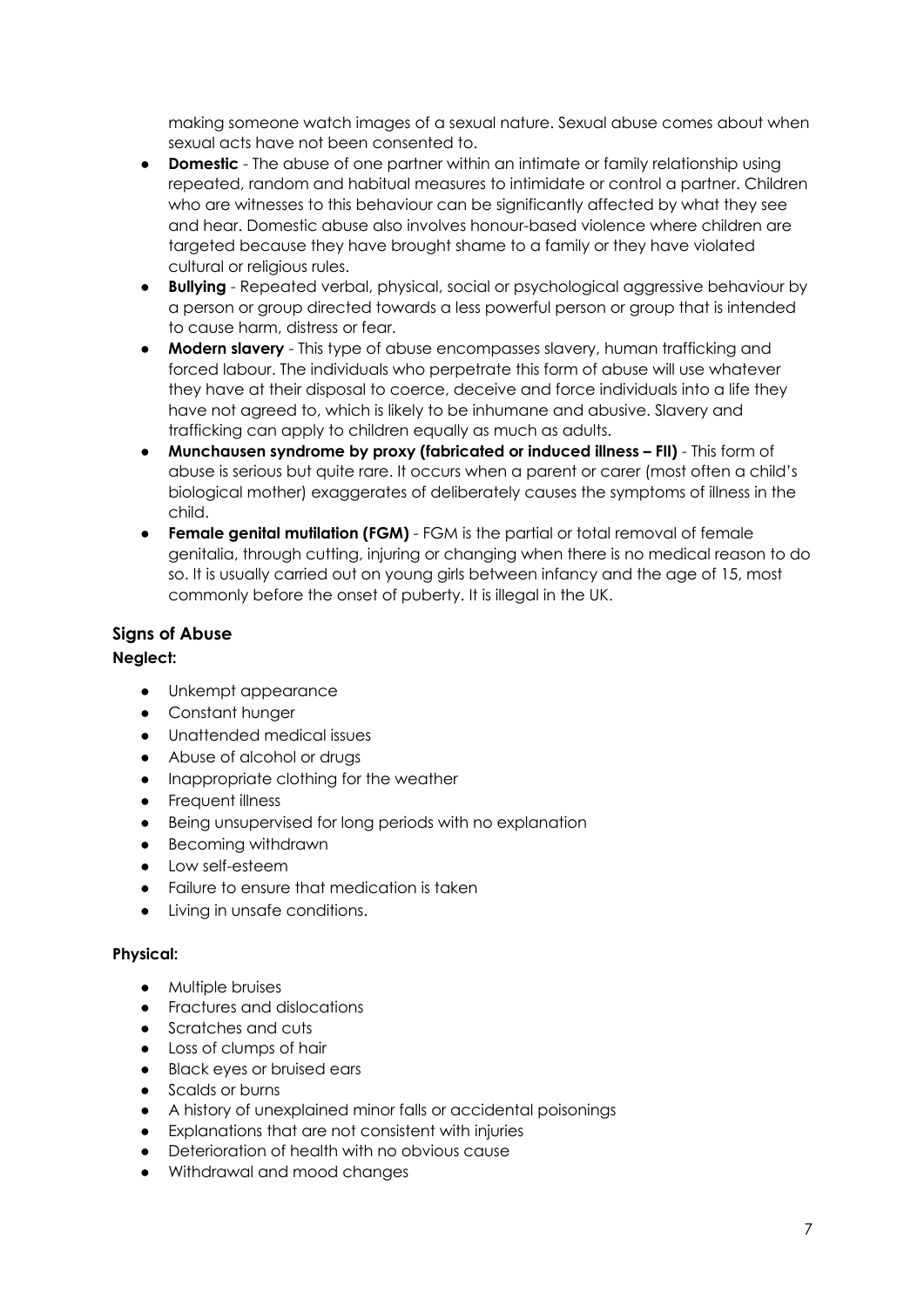- Reluctance for the individual to be with specific people
- Others not allowing access to the child.

## **Emotional:**

- Reluctance for the individual to be with specific people
- Continual references to the individual in a derogatory way by other
- Being overly affectionate to strangers
- Lack of confidence
- Severe anxiety
- Aggression towards others
- The individual is not allowed to speak their opinion
- Disturbed sleep patterns.

#### **Sexual:**

- Bruises around the genital area
- Bite marks or scratches
- Recurrent sexually transmitted infections
- Blood in underwear
- Abdominal pain that has no apparent cause
- Pregnancy
- Provocative and inappropriate sexual behaviour
- Self-harming
- Aggression towards others
- Refusal to undress in front of others
- Reluctance for the individual to be with specific people
- Sexual abuse of others.

#### **Domestic:**

- Suddenly becoming aggressive without an obvious cause
- Displays of anti-social behaviour
- Withdrawal with signs of depression
- Not doing well at school for no apparent reason
- Sleep problems
- Minor medical complaints with no obvious source
- Hypervigilance
- Increased separation anxiety
- Easily distracted
- Changes in play behaviour.

#### **Bullying:**

- Withdrawal
- Reluctance to be with certain individuals
- Unexplained injuries
- Aggressive towards others
- Lowering of confidence and self-esteem.

#### **Modern slavery:**

- Signs of physical or emotional abuse
- Rarely allowed to travel alone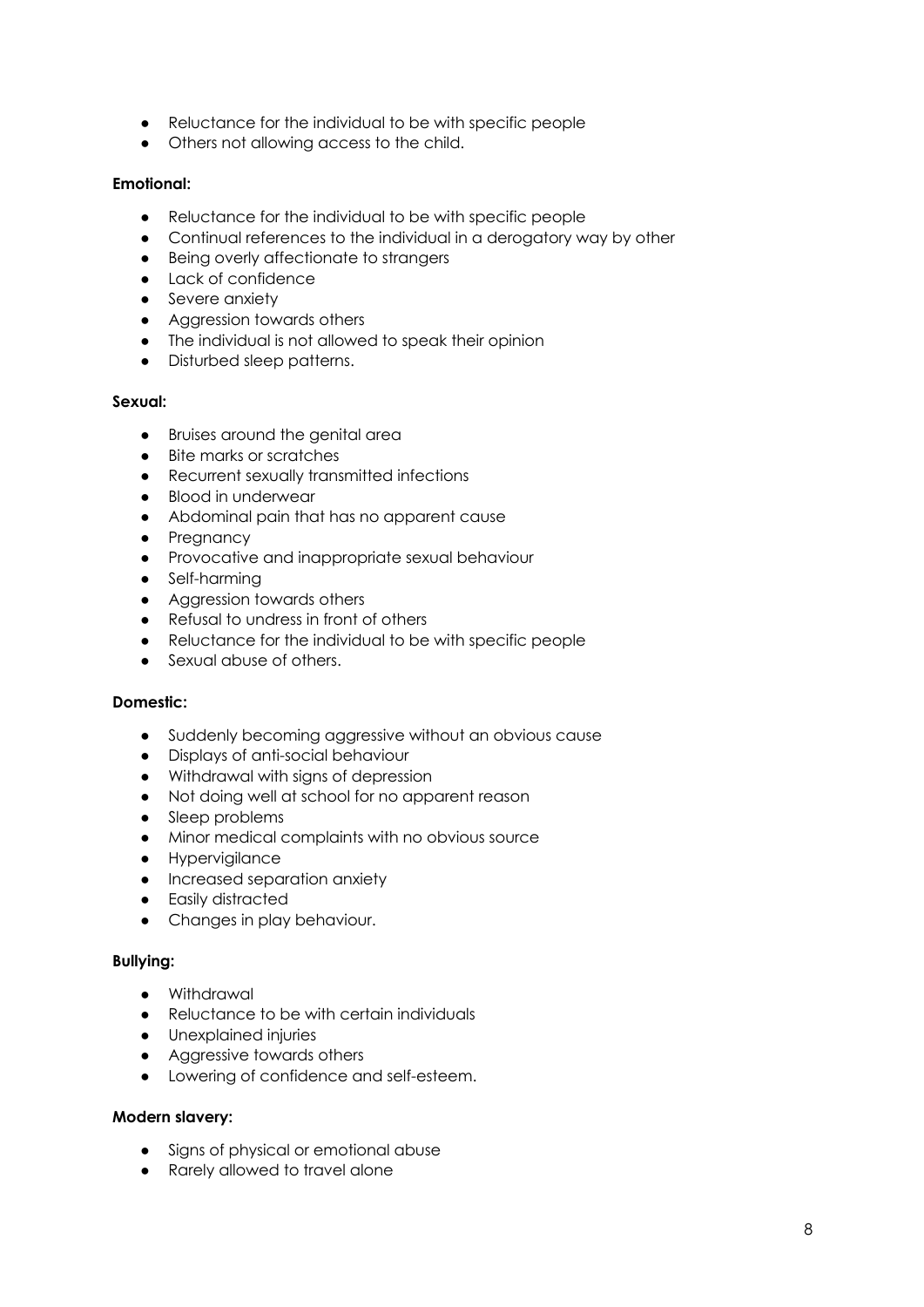- Appearing to be under the control of someone else
- Few or no personal belongings
- Hesitation when speaking with strangers.

#### **Munchausen syndrome by proxy (fabricated or induced illness – FII):**

- Attempting to persuade healthcare professionals that their child is ill when it is evident that they are perfectly healthy
- Exaggerating or lying about symptoms
- Manipulating test results, such as putting sugar in a urine test to suggest a child has diabetes
- Deliberate inducement of symptoms, such as poisoning a child
- Repeated hospitalisation with strange symptoms.

#### **Female genital mutilation (FGM):**

A child at immediate risk of FGM may ask you directly for help. But even if they don't know what's going to happen, there may be other signs. You may become aware of:

- a relative or 'cutter' visiting from abroad
- a special occasion or ceremony to 'become a woman' or prepare for marriage
- $\bullet$  a female relative being cut a sister, cousin, or an older female relative such as a mother or aunt
- a family arranging a long holiday or to visit family overseas during the summer holidays
- unexpected, repeated or prolonged absence from school
- a girl struggling to keep up in school and the quality of her academic work declining
- a child running away from or planning to leave home.

A child or woman who's had female genital mutilation (FGM) may:

- Difficulties with urination
- Constant pain
- Incontinence
- Frequent vaginal, pelvic or urinary infections
- Menstrual problems
- Kidney damage
- Cysts and abscesses
- Discomfort when sitting or standing
- Appearing anxious or depressed
- Reluctance to undress or undergo medical examinations
- Unusual absences from school or college.

These definitions and indicators are not meant to be definitive, but to be viewed as guidance. It is important to remember that many children may exhibit some of these indicators at some time and that the presence of one or more should not be taken solely as proof that abuse is occurring. There are many kinds of support available to children and young people who have experienced abuse once it has been disclosed or identified.

## **Radicalisation and Prevent**

As of July 2015 based on Counterterrorism and security act. Duty is known as 'Prevent Duty'.

Children can be exposed to different views and receive information from various sources. Some of these views may be considered radical or extreme.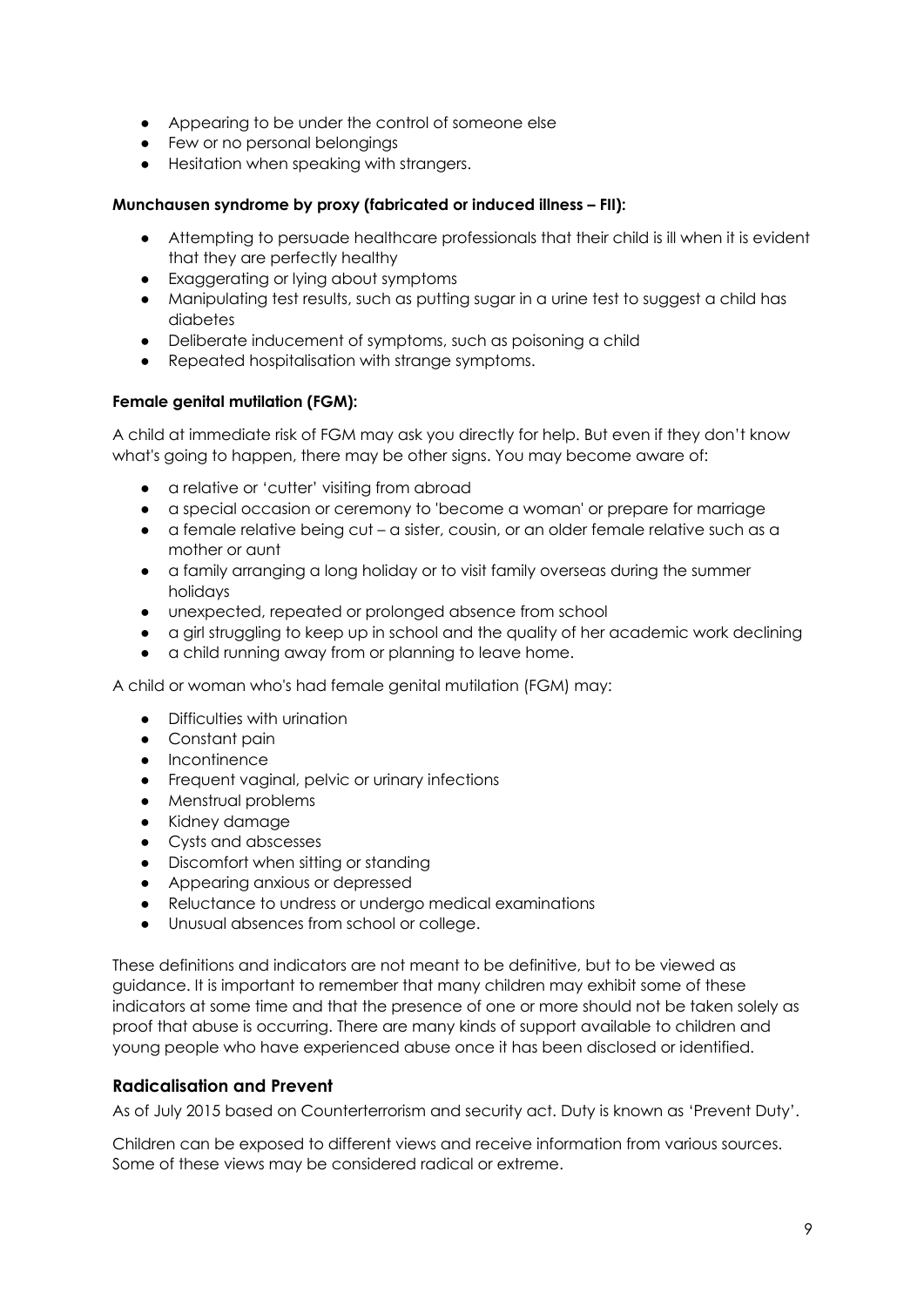Radicalisation is the process through which a person comes to support or be involved in extremist ideologies. It can result in a person becoming drawn into terrorism and is in itself a form of harm.

Extremism is vocal or active opposition to fundamental British values, including democracy, the rule of law, individual liberty and mutual respect and tolerance of different faiths and beliefs. It includes calls for the death of members of the British armed forces (HM Government, 2011).

If a child or young person is being radicalised their day-to-day behaviour may become increasingly centred around an extremist ideology, group or cause. For example, they may:

- spend increasing amounts of time talking to people with extreme views (this includes online and offline communication)
- change their style of dress or personal appearance
- lose interest in friends and activities that are not associated with the extremist ideology, group or cause
- have material or symbols associated with an extreme cause
- try to recruit others to join the cause
- Disclosures about exposure to extremist actions or materials
- Graffiti or art suggesting an extremist message
- Accessing or attempting to access extremist material online
- Changes in behaviour that may indicate radicalisation is occurring
- Use of 'hate' terms to incite violence
- Intolerance or difference
- Anti-western or Anti-British views

The Prevent duty is the duty in the Counter-Terrorism and Security Act 2015 on specified authorities, in the exercise of their functions, to have due regard to the need to prevent people from being drawn into terrorism. Childcare providers can also build pupils' resilience to radicalisation by promoting fundamental British values and enabling them to challenge extremist views.

The fundamental **British values** are:

- democracy.
- the rule of law.
- individual liberty.
- mutual respect for and tolerance of those with different faiths and beliefs and for those without faith.

If you think a child or the people around them are involved in radicalisation and there is an immediate risk of harm, call 999 straight away. If it isn't an emergency, follow Move Momentum's reporting procedure stated above.

## **It is our duty to report anything we see or hear that leads us to think that a child or vulnerable adult may be neglected or suffering any kind of abuse.**

## **Confidentiality**

Every effort should be made to ensure that confidentiality is maintained for all concerned both when an allegation is made and whilst it is being investigated. Confidentiality can only be broken, and a concern shared when it is in the best interest of the child, vulnerable adult or public to do so.